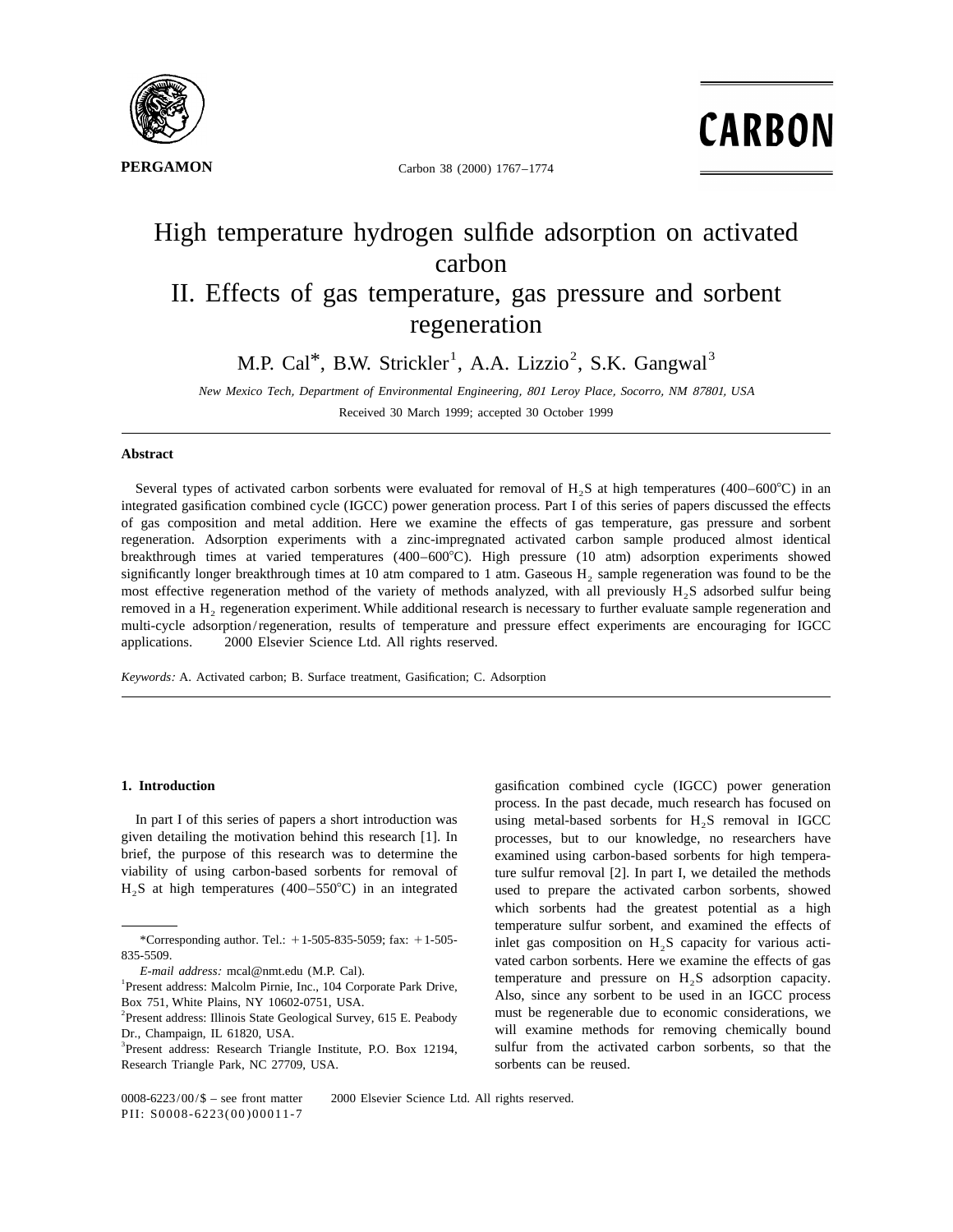### 2.1. *Materials*

The activated carbon sorbents used for high temperature 2.3. *Regeneration experiments*  $(400-600^{\circ}C)$  H<sub>2</sub>S adsorption in this study were prepared from an Illinois bituminous coal (IBC-102). The sorbents Several types of regeneration experiments, both liquid nitric acid (HNO<sub>3</sub>) oxidation, metal (Zn and Cu) im- methods for carbon sorbent regeneration that were investipregnation, and thermal desorption of oxygen functional gated included air, steam, air and steam, HNO<sub>3</sub>, KOH, 3 groups to determine the best sorbent for high temperature thermal desorption, and H<sub>2</sub>. SO<sub>2</sub>, elemental sulf  $H_2S$  adsorption. Detailed procedures for preparing the  $H_2S$  are possible useful products of regeneration. After an activated carbon samples were presented in part I of this  $H_2S$  adsorption experiment had been conduc activated carbon samples were presented in part I of this  $H_2S$  adsorption experiment had been conducted and the series [1].

reactor at the Research Triangle Institute (RTI) in Re-<br>search Triangle Park, North Carolina. The experimental 30% by volume  $H_2O_2$ , was used. Typically, 30 ml of  $H_2O_2$ , search Triangle Park, North Carolina. The experimental set-up consisted of a gas delivery system, a fixed-bed set-up consisted of a gas delivery system, a fixed-bed in  $H_2O$  were added to a beaker containing 3 g of activated reactor, and a gas analysis system. In the gas delivery carbon sample and continuously stirred. The solut system, a simulated fuel gas of a desired composition was reacted vigorously and exothermically and raised the generated using compressed gas cylinders, mass flow solution temperature to 70 $\degree$ C for  $\sim$ 20 min. Once the controllers (MFCs), and high pressure syringe pumps. reaction slowed, 30 ml more of  $H_2O_2$  in  $H_2O$  were added. Steam was added to the mixed dry gas by vaporizing liquid This was repeated several times for some of the regenerawater and injecting it into the gas stream at a controlled tion experiments. Repeated  $H_2O_2$  treatment was found to rate using a high pressure syringe pump. The reactor is a degrade carbon sorbents and reduce their aver alumina plate at the bottom to support the sorbent. The formed in a continuously stirred beaker with 30 ml HNO<sub>3</sub> inside of the reactor was Alon-processed to prevent and 3 g activated carbon sample. The HNO<sub>3</sub>-activated inside of the reactor was Alon-processed to prevent corrosion of stainless steel by sulfurous gases in the carbon solution was heated at  $70^{\circ}$ C for 1 h. Regeneration presence of steam. Pressure inside the reactor was con- in potassium hydroxide (KOH) was also performed in a trolled by a back pressure regulator (BPR) and measured continuously stirred beaker. About 30 ml of a 1.3 M using an electronic pressure sensor. Thermocouples were solution of KOH was used with 3 g of activated carbon. positioned to measure the temperatures of the preheated The KOH-activated carbon solution was mixed for 1 h. feed gas, the sorbent bed, and the product gas. Tests were Total sulfur was measured after regeneration experiments conducted with a simulated coal gas containing (vol.%) to determine how much sulfur was removed and compared 12% H<sub>2</sub>, 18% CO, 6% CO<sub>2</sub>, 0.55% H<sub>2</sub>S, 5% H<sub>2</sub>O, and to the sulfur content before regeneration.<br>
balance N<sub>2</sub>. Outlet H<sub>2</sub>S concentration was monitored using Other selected activated carbon samples that had already balance N<sub>2</sub>. Outlet H<sub>2</sub>S concentration was monitored using a gas chromatograph (GC). Steam in the gas was con-<br>densed H<sub>2</sub>S were used in gas phase regeneration experi-<br>densed out before the gases were sent to the GC.<br>The ments. A 2-5 g sample of sulfided sample was thermally

ture of 550°C with continuous flow of  $N_2$  at the desired tion and all gas phase regeneration experiments were pressure. Once the desired temperature was attained, the performed with the quartz reactor experimental set-u flow of fuel gas to the reactor was started and the described in part I of this series [1]. A mass spectrometer concentration of  $H_2S$  was measured periodically in the (MS) monitored the reactor effluent gas for most regenera-<br>effluent gas. When the H<sub>2</sub>S concentration reached ~500 tion experiments. Regeneration experiments with 2 effluent gas. When the  $H_2S$  concentration reached  $\sim 500$ ppmv, the run was stopped. In all the runs, space velocity sulfided sample were also performed with  $O_2$  in  $N_2$ .  $O_2$ <br>(SV) remained constant at 2000 h<sup>-1</sup> (2000 scm<sup>3</sup>/cm<sup>3</sup>/h). concentration was varied between 3 and At the end of the run, the sorbent was cooled in N<sub>2</sub> and was varied between 200 and 400°C, and gas flow rate was removed from the reactor. A gas chromatograph (GC) with varied between 100 and 500 cm<sup>3</sup>/min. The concentra a flame photometric detector was used to measure the of  $SO_2$  released was measured by the MS. Regeneration sulfur gases in the reactor effluent. Gas samples were taken experiments with 50% steam (in N<sub>2</sub>) and 50% steam (

**2. Experimental** 2. **Experimental** approximately every 3 min with the GC to generate H<sub>2</sub>S breakthrough curves.

were subjected to various chemical treatments, such as and gas phase, were performed during this study. Possible thermal desorption, and  $H_2$ . SO<sub>2</sub>, elemental sulfur, and sulfur content of a sample had been determined, a sample could then be used in a regeneration experiment.

2.2. *High pressure H<sub>2</sub>S adsorption experiments* Aqueous regeneration mainly focused on treatment of sulfided carbon sorbents with hydrogen peroxide  $(H, O_2)$ The sorbent materials were tested in a laboratory scale and HNO<sub>3</sub>. Selected samples were placed in a beaker and high temperature and high pressure (HTHP) fixed-bed mixed in an aqueous solution to remove chemically mixed in an aqueous solution to remove chemically carbon sample and continuously stirred. The solution degrade carbon sorbents and reduce their average particle 1.0-cm inner diameter stainless steel pipe with a porous size. Regeneration experiments with  $HNO<sub>3</sub>$  were per-<br>alumina plate at the bottom to support the sorbent. The formed in a continuously stirred beaker with 30 ml

A typical run consisted of loading 4 cm<sup>3</sup> of the carbon-<br>based to 925°C in N<sub>2</sub> to determine if the added sulfur<br>based sorbent and heating the reactor to a desired tempera-<br>would be released simply by adding heat. Therma would be released simply by adding heat. Thermal desorpperformed with the quartz reactor experimental set-up experiments with 50% steam (in  $N_2$ ) and 50% steam (in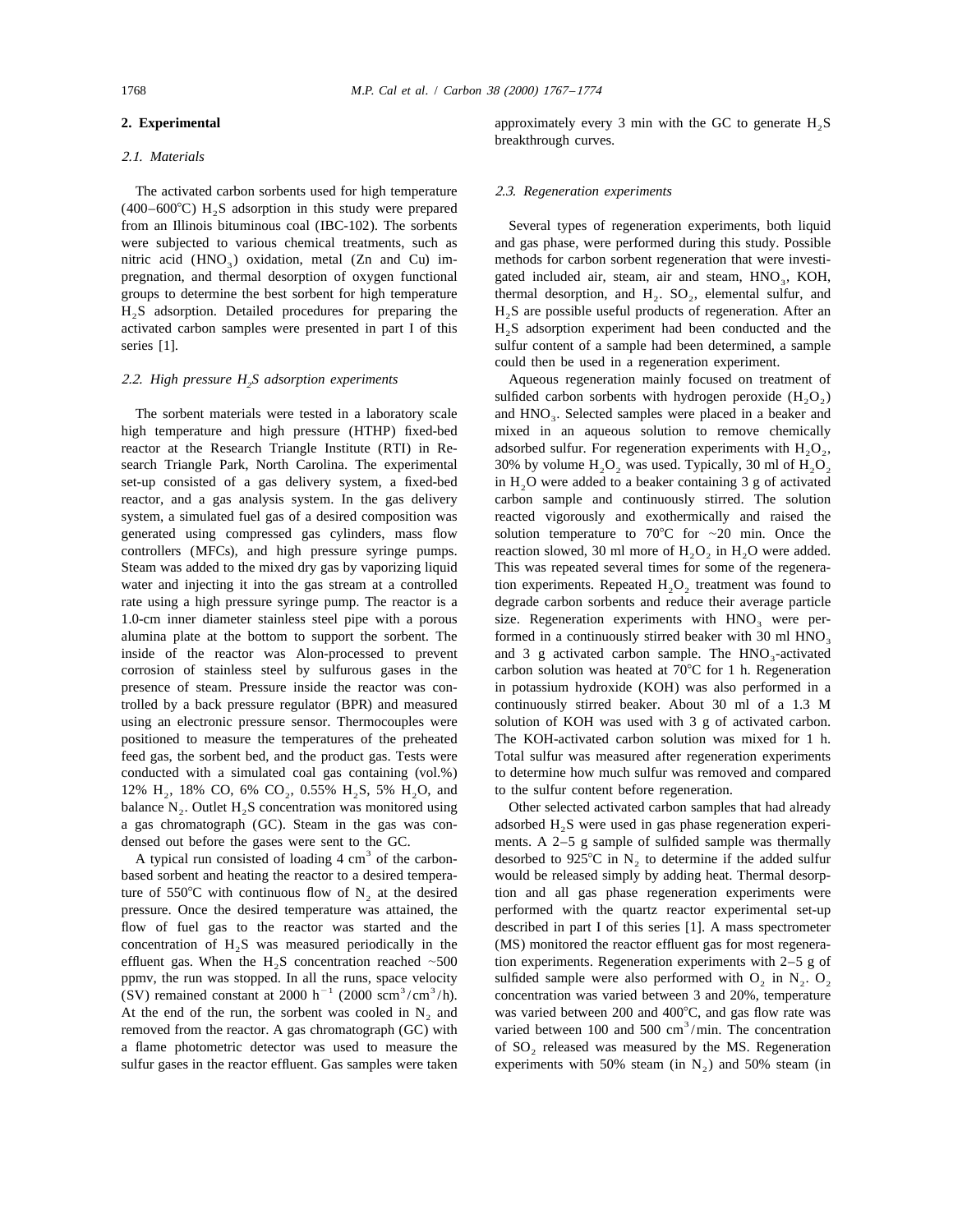$N_2$ ) with 6% O<sub>2</sub> were also performed. Total sulfur was HNO<sub>3</sub> oxidized, and D represents thermally desorbed in measured to determine how much sulfur was removed. N, at 925°C. Lines representing H,S outlet concentration

tion used gaseous  $H<sub>2</sub>$  to regenerate the sorbents. The using graphing software. experimental set-up was the same as for the previously described adsorption experiments, except that  $H_2$  was the  $\qquad$  3.2. *Effect of total gas pressure on H<sub>2</sub>S adsorption* only influent gas [1,2]. A temperature programmed desorption (TPD) in H<sub>2</sub> was performed to determine the tempera-<br>Since commercial IGCC plants operate at total pressures ture at which the greatest concentration of  $H_2S$  was of up to 20 atm, some activated carbon samples were released from the sulfided sample. A previously sulfided tested under pressurized conditions at the Research Trisample in the quartz reactor was heated at  $5^{\circ}C/\text{min}$  to angle Institute (RTI). Activated carbon samples were run  $850^{\circ}$ C and the outlet gas concentration was monitored by at RTI at pressures of 1 and 10 atm and a reaction the MS.  $H_2$  regeneration experiments were performed temperature of 550°C using a simulated coal gas stream using 2–5 g of sulfided activated carbon with varied containing 0.55% H, S, 12% H, 5% H, O, 18% CO, 6% heating rates, temperatures held constant at 400–850°C, CO<sub>2</sub>, and balance N<sub>2</sub>. SV for experiments at RTI was 2000 and H<sub>2</sub> flow rates varied between 100 and 500 cm<sup>3</sup>/min. h<sup>-1</sup>, which was slightly greater than 1700 h<sup>-</sup> Samples were again tested for total sulfur content after regeneration. Geological Survey (ISGS) [1,2]. Although high pressure

Multiple cycle adsorption/regeneration experiments<br>were performed during this study.  $H_2S$  was adsorbed by an<br>activated carbon somehet, as in previous adsorption experi-<br>ments, regenerated with  $H_2$ , and then the sample stopped and a small portion of the sample was removed for total sulfur testing. The remaining sample was regenerated in  $H<sub>2</sub>$  as previously described and a small portion of the sample was again removed for total sulfur testing. The second cycle was performed using the same method as in the first cycle, with the  $H<sub>2</sub>S$  outlet concentration being measured by the MS. After the second cycle, the sample was analyzed for total sulfur. The breakthrough curves were normalized to a SV of about 1700  $h^{-1}$ , due to the sample bed becoming shorter after a portion was removed for sulfur testing.

### **3. Results and discussion**

### 3.1. *Breakthrough curve experiments*

The  $H<sub>2</sub>S$  adsorption breakthrough curves were obtained using the same methods as outlined in part I of this series. As stated previously, *breakthrough time* is the time required to reach 200 ppmv H<sub>2</sub>S outlet concentration, Fig. 1. Effect of pressure on H<sub>2</sub>S breakthrough time of steam-<br>which is a common standard at IGCC plants. In the activated and oxidized activated carbons Gas composi which is a common standard at IGCC plants. In the activated and oxidized activated carbons. Gas composition: 0.55% breakthrough figures, all gas compositions are in percent  $H.S. 12\% H., 5\% H, O. 18\% CO, 6\% CO., balance N.,  $T=$$ by volume,  $S$  represents steam activated,  $O$  represents

 $N<sub>2</sub>$  at 925°C. Lines representing H<sub>2</sub>S outlet concentration The final method for sulfided activated carbon regenera- versus time in breakthrough plots were smoothed once

containing 0.55% H<sub>2</sub>S, 12% H<sub>2</sub>, 5% H<sub>2</sub>O, 18% CO, 6% experiments were performed at 10 atm rather than 15–20 atm, which is the gas pressure that most sorbents operate at 2.4. *Multiple cycle adsorption*/*regeneration experiments* an IGCC plant, most of the effect of increase in pressure is



 $H_2S$ , 12%  $H_2$ , 5%  $H_2O$ , 18% CO, 6% CO<sub>2</sub>, balance N<sub>2</sub>.  $T = 550^{\circ}$ C;  $P = 1$  and 10 atm.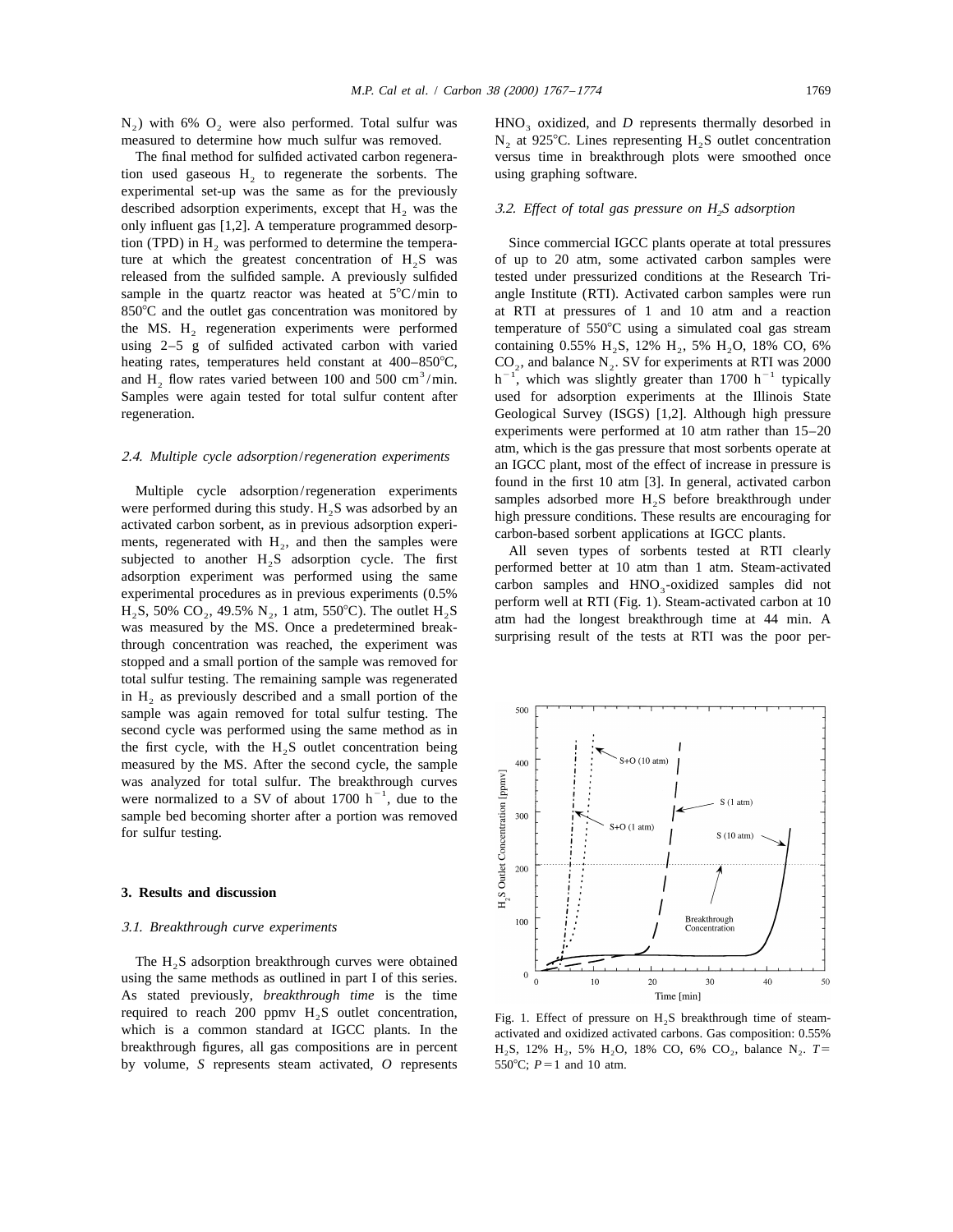formance of HNO<sub>2</sub>-oxidized samples. Results from experiments at ISGS consistently showed HNO<sub>2</sub>-oxidized samples performing better than steam-activated carbons, but the opposite was true for the experiments at RTI [1,2]. This result is currently not fully understood, but it may be because the gas composition for the RTI tests differed from the ISGS tests. As shown in part I of this series, high temperature adsorption of  $H<sub>2</sub>S$  on carbon can vary greatly depending on the gas composition.

Metal-impregnated carbon-based sorbents tested at RTI exhibited longer breakthrough times during simulated coal gas  $H_2S$  adsorption experiments (Fig. 2). Zn-impregnated samples performed better than Cu-impregnated carbon. These samples clearly performed better at 10 atm than at 1 atm.  $H<sub>2</sub>S$  breakthrough time for the Zn-treated carbon sample was 90 min at 1 atm and 150 min at 10 atm, which is an increase of about 60%. Similarly, the copper-treated carbon sample had a breakthrough of 80 min at 1 atm and 125 min at 10 atm, for an increase of about 50%. Sulfur Fig. 3. Effect of pressure on breakthrough time of ZnCl<sub>2</sub> chemi-<br>deposited to these samples during H<sub>2</sub>S adsorption under cally activated carbon. Gas composition: 0 deposited to these samples during  $H_2S$  adsorption under simulated coal gasification conditions ranged from 3.43 to 5.16% sulfur by weight. The best performing sample atm.  $(S+O+0.83 \text{ wt. % } Zn)$  adsorbed 5.16% sulfur by weight, which meets the 5% level of sulfur removal required at Tampa Electric's IGCC facility [4]. This percentage can be ratios had a minimal impact on H<sub>2</sub>S breakthrough time.

 $H<sub>2</sub>S$  adsorption at RTI (Fig. 3). Two formulations of ZnCl<sub>2</sub> samples, using coal to ZnCl<sub>2</sub> weight ratios of 1:0.5 and 1:1, were tested at 1 atm and 10 atm. Different  $ZnCl<sub>2</sub>$ 



 $H_2S$ , 12%  $H_2$ , 5%  $H_2O$ , 18% CO, 6% CO<sub>2</sub>, balance  $N_2$ .  $T = 550^{\circ}C$ ;  $P = 1$  and 10 atm.



 $H_2O$ , 18% CO, 6% CO, balance N,  $T = 550^{\circ}C$ ;  $P = 1$  and 10

compared to a zinc titanate, which typically adsorbs about ZnCl<sub>3</sub> chemically activated carbons had a relatively poor 15% sulfur by weight at 550–600°C [5].  $H_2S$  breakthrough time with the best sample having a 2nCl, chemically activated carbons were also tested for breakthrough time of 35 min (Fig. 3). Again, samples breakthrough time of 35 min (Fig. 3). Again, samples performed significantly better at 10 atm than at 1 atm. Preparation techniques for  $ZnCl_2$  chemically activated samples had not been refined and only 0.52%  $Zn$  by weight was retained on the carbon after chemical activation. Refining the preparation of  $ZnCl<sub>2</sub>$  activated carbon may increase  $H_2S$  breakthrough time.

### 3.3. *Effect of temperature on H S adsorption* <sup>2</sup>

Due to recent interest in lower temperature  $(350-500^{\circ}C)$ applications for hot gas clean-up sorbents, the effect of temperature on  $H_2S$  adsorption was studied [4,6].  $H_2S$ adsorption experiments were performed using the same batch of Zn-impregnated (by IE) carbon at ISGS (Fig. 4). Five experiments were performed with the temperature varying between 400 and  $600^{\circ}$ C using a simulated coal gas stream. Temperature variation had virtually no effect on breakthrough time. All breakthrough times were between 76 and 82 min. Consistent breakthrough times at varied temperatures can be explained by principles of chemical adsorption, i.e. an activation energy is required for chemical adsorption to occur and once that energy is supplied, the reaction proceeds. Physical adsorption of  $H<sub>2</sub>S$  at Fig. 2. Effect of pressure on H<sub>2</sub>S breakthrough time of copper-<br>ambient temperature is widely known to occur. H<sub>2</sub>S<br>and zinc-impregnated activated carbons Gas composition: 0.55% adsorption performance remaining constant adsorption performance remaining constant at lower tem-<br>H<sub>3</sub>S, 12% H<sub>3</sub>, 5% H<sub>3</sub>O, 18% CO, 6% CO<sub>3</sub>, balance N<sub>3</sub>,  $T =$  peratures (<550°C) is a positive result because of the probable application for H<sub>2</sub>S sorbents at lower tempera-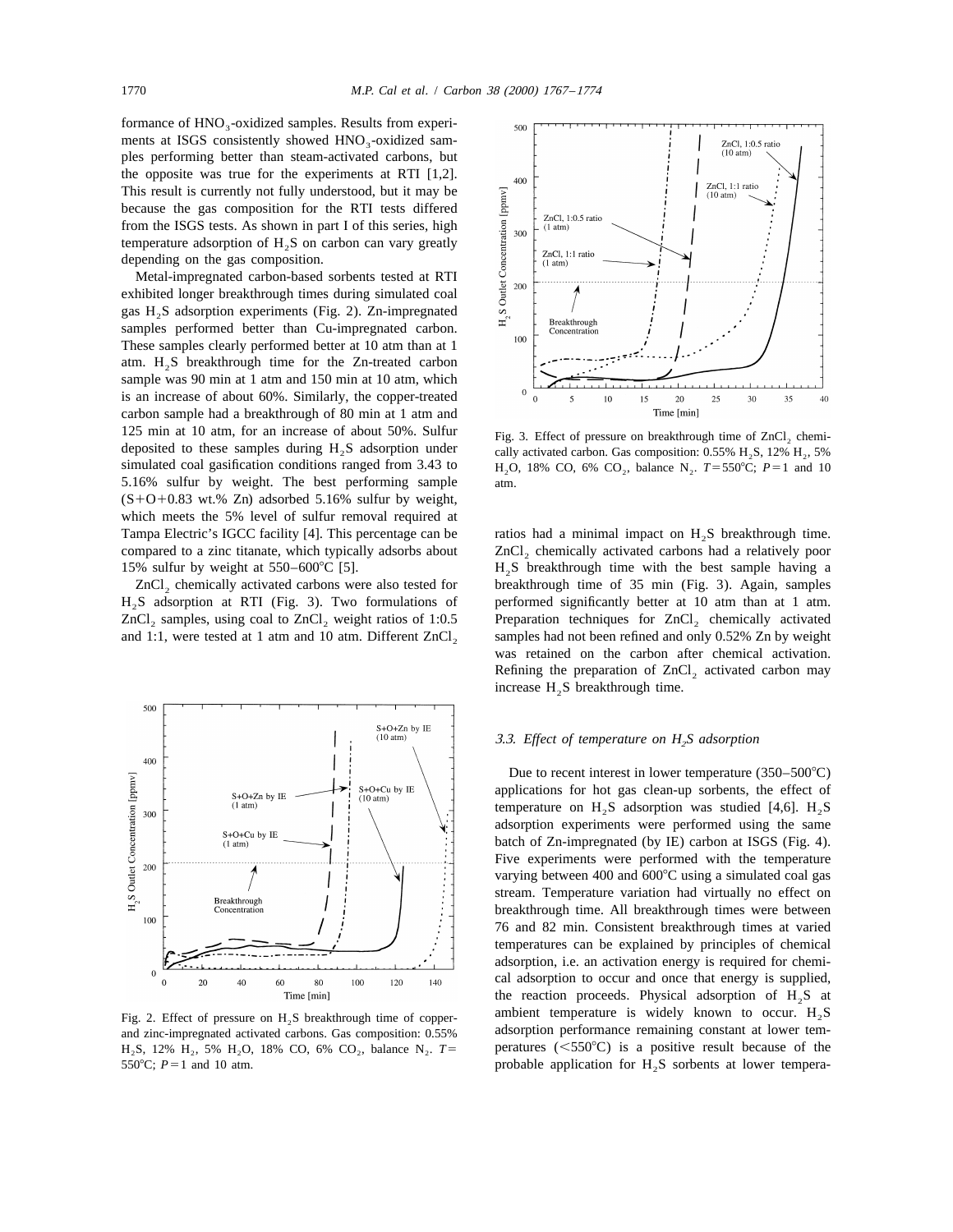

### 3.5. *Sample regeneration*

Regeneration of hot gas clean-up sorbents is necessary so that sorbents can be reused for repeated  $H_2S$  adsorption. Sulfur, in the form of solid sulfur or  $H_2SO_4$ , should be recovered as a useful product. According to feasibility studies, sorbents should be able to be used for hundreds of adsorption/regeneration cycles [4]. Regeneration of carbon-based sorbents is more challenging than that of metalbased sorbents, most of which will easily react with  $O<sub>2</sub>$  to produce a high concentration  $SO_2$  stream.  $SO_2$  or  $H_2S$  can be produced during regeneration and then converted to elemental sulfur or  $H_2SO_4$ . If a high concentration of SO<sub>2</sub> is produced during regeneration, a sulfuric acid plant may Fig. 4. Effect of temperature on breakthrough time of zinc-<br>impregnated activated carbon. Gas composition: 0.5% H<sub>2</sub>S, 13% a concentrated H<sub>2</sub>S gas stream to elemental sulfur via the<br>H. 8.5% H.O. 21% CO. 7.5% CO. balance and 10 atm. bond is very stable and researchers have been trying for years to remove sulfur from coal so that high sulfur coal could be burned cleaner [7–9,11,12]. During the course of tures (350–500°C). The performance of metal-based sor-<br>this research, numerous regeneration experiments were bents for  $H<sub>2</sub>S$  adsorption greatly deteriorates as reaction performed in the liquid and gas phase, to attempt to temperature decreases  $(<500^{\circ}C$ ). recover sulfur in a useful form after it had adsorbed to the carbon-based sorbents. Our regeneration experiments are

Initial regeneration experiments were attempted with One advantage of carbon-based sorbents is that there are gaseous  $O_2$  in gaseous  $N_2$ . Several temperatures, gas flow veral mechanisms by which H S can be adsorbed rates, and O, concentrations were used. While some of t sulfur was released as  $SO_2$  (up to 5000 ppmv  $SO_2$ ), only

would break apart into a particle size similar to that of  $C + H<sub>2</sub>S \rightarrow C-S + H<sub>2</sub>O$  powdered activated carbon.



H<sub>2</sub>, 8.5% H<sub>2</sub>O, 21% CO, 7.5% CO<sub>2</sub>, balance N<sub>2</sub>.  $T = 550^{\circ}$ C;  $P = 1$ 

## summarized in Table 1. 3.4. *H S adsorption mechanisms* <sup>2</sup>

several mechanisms by which  $H_2S$  can be adsorbed.<br>Firstly, sulfur can be adsorbed by carbon in an addition Frequencies involving sulfur and active carbon sites. Other 5% of the adsorbed sulfur was removed from the carbon researchers have shown evidence of this reaction and and the SO, outlet concentration did not rise to desire researchers have shown evidence of this reaction and and the  $SO_2$  outlet concentration did not rise to desired  $2^{2}$  during this study H S adsorption by oxygen desorbed levels. Regeneration of carbon-based sorbents was during this study  $H_2S$  adsorption by oxygen desorbed<br>carbons illustrates this reaction [7–9]. Secondly sulfur can formed with an inlet gas containing only N<sub>2</sub> in a reactor carbons illustrates this reaction [7–9]. Secondly, sulfur can<br>be adsorbed by carbon–oxygen sites in a substitution heated at temperatures up to 925°C. Regeneration/desorpbe adsorbed by carbon–oxygen sites in a substitution heated at temperatures up to 925°C. Regeneration/desorp-<br>reaction involving sulfur replacing oxygen in the carbon–<br>tion in N<sub>2</sub> to 925°C removed 24.8% of the adsorbed s reaction involving sulfur replacing oxygen in the carbon–<br>oxygen in N<sub>2</sub> to 925 C removed 24.8% of the adsorbed sulfure.<br>Adsorbed sulfur was released as  $SO_3$ , H<sub>2</sub>S, and COS.  $\alpha$  oxygen bond. The more oxygen on the carbon, the greater and all the chance that this substitution reaction will occur. This Regeneration experiments were performed in aqueous the chance that this substitution reaction will occur. This substitution reaction has been noted by the authors and solutions containing  $H_2O_2$ , HNO<sub>3</sub>, or KOH. The goal of substitute the sulfur vith such this type of regeneration was to substitute the sulfur with also by other researchers  $[1,2,7-9]$ . Thirdly, sulfur can be adsorbed by metals in a favorable addition reaction where oxygen, which would produce a regenerated, oxidized sulfur bonds to an active metal (M). Reaction of H S is sulfur bonds to an active metal (M). Reaction of  $H_2S$  is activated carbon. KOH and HNO<sub>3</sub> regeneration showed  $V$  regeneration showed  $V$  is a 26.8% by weight of the  $V$ very favorable with some metals, so if more metal is limited potential, removed 0.0 and 26.8% by weight of the<br>present on an activated carbon, then more H S can be adsorbed sulfur, respectively. Regeneration with H<sub>2</sub>O<sub>2</sub> present on an activated carbon, then more  $H_2S$  can be adsorbed sulfur, respectively. Regeneration with  $H_2O_2$ <br>removed An advantage of carbon-based sorbents over proved to be a more effective method. Up to 71.7% removed. An advantage of carbon-based sorbents over metal-based sorbents is that the carbon support matrix adsorbed sulfur was removed with repeated  $H_2O_2$  treat-<br>actively adsorbs H S whereas metal sorbents such as zinc ment. One problem noticed with  $H_2O_2$  regeneratio actively adsorbs  $H_2S$ , whereas metal sorbents such as zinc titanate have titanate as an inert support matrix. Having an the reduction of activated carbon particle size after 1 h of active support matrix may provide a more mass efficient  $H_1O_2$  treatment. While  $H_2O_2$  regenerat active support matrix may provide a more mass efficient  $H_2O_2$  treatment. While  $H_2O_2$  regeneration showed prom-<br>sorbent. In summary, the three major reaction mechanisms ise, the treatment appeared to be too harsh for sorbent. In summary, the three major reaction mechanisms for H<sub>2</sub>S removal by carbon-based sorbents are: sorbent. Pelletized carbon sorbents regenerated with  $H_2O_2$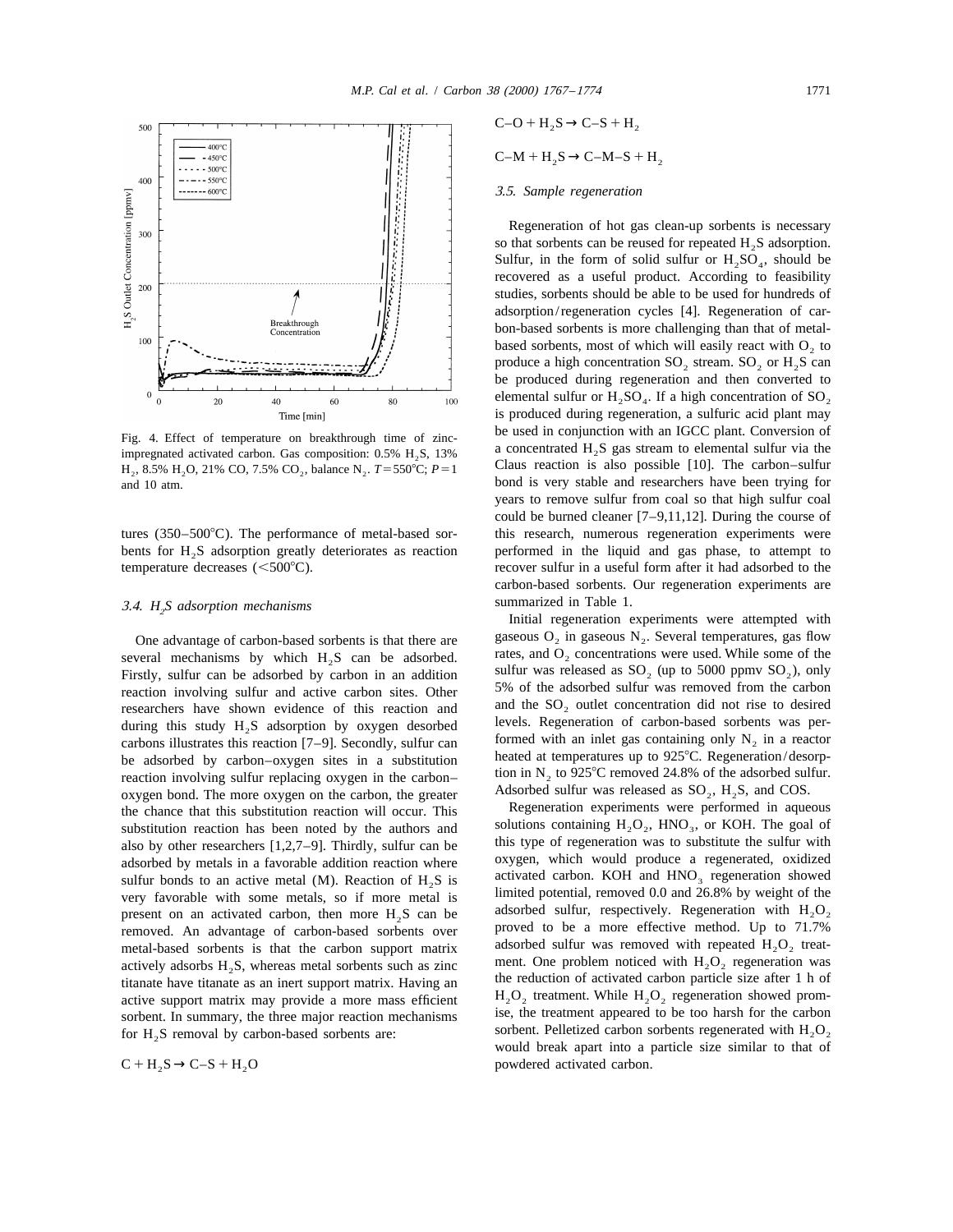| Summary of sorbent regeneration experiments |                      |                                |                                |                                                |                                             |                              |                            |
|---------------------------------------------|----------------------|--------------------------------|--------------------------------|------------------------------------------------|---------------------------------------------|------------------------------|----------------------------|
| Regeneration<br>method                      | Phase<br>$(wt. \% )$ | Maximum<br>temp. $(^{\circ}C)$ | <b>Starting</b><br>sample type | Sulfur added<br>by $H, S$<br>adsorption (wt.%) | Sulfur removed<br>by regeneration<br>(wt.%) | Sulfur<br>removed<br>$(\% )$ | Regeneration<br>time (min) |
| $3\%$ O <sub>2</sub> in N <sub>2</sub>      | Gas                  | 275                            | S                              | 6.1                                            | 0.39                                        | 6.4                          | 140                        |
| N,                                          | Gas                  | 925                            | S                              | 10.5                                           | 2.6                                         | 24.8                         | 190                        |
| 30% H <sub>2</sub> O <sub>2</sub>           | Liquid               | 60                             | $S + O$                        | 10.8                                           | 4.6                                         | 42.2                         | 60                         |
| 1.3 M KOH                                   | Liquid               | 25                             | $S + O$                        | 10.8                                           | 0.0                                         | 0.0                          | 60                         |
| 70% HNO <sub>2</sub>                        | Liquid               | 70                             | $S + O$                        | 10.8                                           | 2.9                                         | 26.8                         | 90                         |
| 30% H <sub>2</sub> O <sub>2</sub>           | Liquid               | 70                             | $S+O+D$                        | 6.5                                            | 4.6                                         | 71.7                         | 90                         |
| $100\%$ H <sub>2</sub>                      | Gas                  | 800                            |                                | 5.3                                            | 4.1                                         | 77.2                         | 180                        |
| 100% H <sub>2</sub>                         | Gas                  | 850                            | $ZnCl2$ , ratio 1:1.5          | 19.4                                           | 17.6                                        | 90.7                         | 180                        |
| 100% H <sub>2</sub>                         | Gas                  | 850                            | $ZnCl2$ , ratio 1:0.5          | 10.7                                           | 12.3                                        | 100                          | 260                        |
| 100% H <sub>2</sub>                         | Gas                  | 800                            | $S+O+Zn$                       | 10.5                                           | 7.6                                         | 72.5                         | 200                        |

Table 1 Summary of sorbent regeneration experiments

Of the regeneration methods examined in this study, the during  $H_2$  regeneration. After adsorbing 0.5%  $H_2S$  by most promising method was with gaseous  $H_2$ . Several  $H_2$  volume from a simulated coal gas stream,  $H_2$  regeneration experiments were performed at various tem-<br>produced  $H_2S$  at up to 10%  $H_2S$  by volume. An advantag peratures and gas flow rates. H<sub>2</sub> regeneration removed of H<sub>2</sub> regeneration is that the largest amount of sulfur was between 72 and 100% of adsorbed sulfur (Table 1). In one released at a temperature at or below the adso experiment, 19.4% by weight sulfur was added to the temperature (550°C). High concentrations of  $H_2S$  can be carbon during adsorption and 90.7% of the added sulfur converted to elemental sulfur via the direct sulfur recovery was removed by H, regeneration. Another experiment process (DSRP) [10]. One possible drawback of using  $H_2$ removed 100% of H<sub>2</sub>S adsorbed sulfur and plus some of regeneration at an IGCC plant is  $H_2$ 's low compressibility the initial sulfur in the coal. A chemically activated  $ZnCl_2$  ratio, which could require very large H<sub>2</sub> storage capability sample, had a sulfur content of 3.6% by weight before H<sub>2</sub> S on site. H<sub>2</sub> is also expensive and sample, had a sulfur content of 3.6% by weight before  $H_2S$  on site.  $H_2$  is also expensive and is a valuable byproduct of adsorption, 23% after  $H_2S$  adsorption, and 1.95% after  $H_2$  coal gasification. Only prelimina regeneration. A profile of  $H_2S$  released during the regene-<br>ration of a ZnCl, chemically activated carbon is shown in ration procedure are possible. ration of a  $ZnCl<sub>2</sub>$  chemically activated carbon is shown in ration procedure are possible.<br>
2. This illustrates that  $H<sub>2</sub>$  regeneration of sulfided Multiple cycle adsorption experiments were performed Fig. 5. This illustrates that  $H_2$  regeneration of sulfided activated carbon can be very effective. during this study. Two initial experiments were performed



carbon with H<sub>2</sub>. **and 2** anticipate better results when the procedure is refined.

produced  $H_2S$  at up to 10%  $H_2S$  by volume. An advantage released at a temperature at or below the adsorption coal gasification. Only preliminary H, regeneration experi-

Sulfur was released in a high concentration of  $H_2S$  to determine whether prepared carbon-based samples would adsorb additional amounts of  $H_2S$  after one adsorption cycle followed by  $H<sub>2</sub>$  regeneration. Multiple cycle adsorption experiments used the same experimental set-up and inlet gases as the  $H<sub>2</sub>S$  adsorption experiments [1]. One experiment had a second cycle breakthrough time of less than 30 min, but the other experiment with a  $ZnCl<sub>2</sub>$ chemically activated carbon had a fairly significant second cycle breakthrough time of about 80 min.

A multiple cycle experiment is shown in Fig. 6. After an  $H<sub>2</sub>S$  adsorption experiment, the ZnCl<sub>2</sub> chemically activated sample was regenerated using  $H<sub>2</sub>$ , and then adsorbed  $H<sub>2</sub>S$  again. While the breakthrough time dropped from 150 to 75 min from the first to second cycle, 75 min was still a significant breakthrough time and showed progress. SV for the test were linearly normalized to 1700  $h^{-1}$  since the sample used during the second cycle had a significantly higher SV due to a portion of the sample being removed for sulfur content testing between cycles. It should be noted that preparation of  $ZnCl<sub>2</sub>$ -activated carbon has not been refined,  $H<sub>2</sub>$  regeneration is still in its early stages, and Fig. 5. Regeneration of sulfided ZnCl, chemically activated these were initial multiple cycle tests. Considering this, we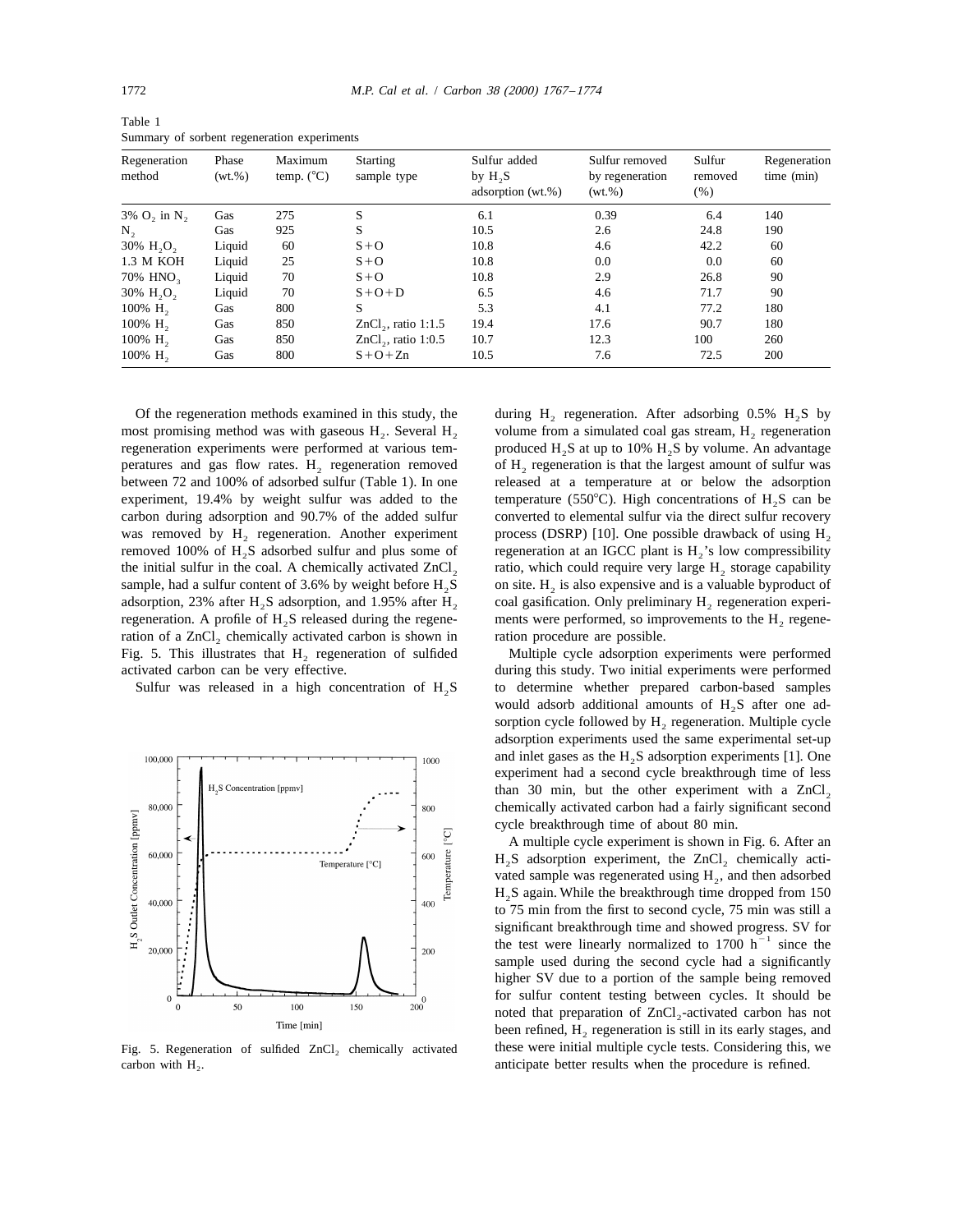

Fig. 6. Multiple cycle H<sub>2</sub>S adsorption with ZnCl<sub>2</sub> chemical Acknowledgements activated carbon. Gas composition: 0.5% H<sub>2</sub>S, 50% CO<sub>2</sub>, balance N<sub>2</sub>.  $T = 550^{\circ}$ C;  $P = 1$  atm.

including steam activation, thermal and nitric acid oxidation, and metal addition. In part II of this study, the effects of adsorption temperature, and total gas pressure on  $H_2S$ adsorption were examined. To determine the extent of **References** regenerability of these carbon-based sorbents, several types of liquid and gas-phase regeneration experiments were [1] Cal MP, Strickler BW, Lizzio AA. High temperature hydrocarried out. Multiple cycle adsorption/regeneration experi- gen sulfide adsorption on activated carbon. I. Effects of gas ments were also performed with selected activated carbon composition and metal addition. Carbon, this issue.

Since hot gas clean-up systems in an IGCC system<br>operate at 15–20 atm,  $H_2S$  adsorption experiments were<br>performed at 10 atm to determine the effect of total gas<br>pressure. Breakthrough time for a steam-activated,  $HNO_3^-$ 5.16% by weight sulfur, which meets the 5% sulfur 24, Pittsburgh, PA: US Department of Energy/Federal removal requirement set at one of the DOE's IGCC plants. Energy Technology Center, 1997. Breakthrough time did not change as temperature was [5] Swisher JH, Yang J, Gupta RP. Attrition-resistant zinc

Gaseous  $H_2$  regeneration was found to be the most<br>  $[6]$  Ayala RE, Venkataramani VS, Chuck TL. Hot gas desulfurieffective method of sorbent regeneration. Sulfur was [6] Ayala RE, Venkataramani VS, Chuck TL. Hot gas desulfuri-<br>removed by  $H_2$  and evolved as high concentration  $H_2S$  (10,000 ppmv). One sulfided sorbent was completel can be converted to saleable elemental sulfur or used by an [7] Puri BR, Jain CM, Hazra RS. Studies in formulation and adjacent sulfuric acid plant. Multiple cycle  $H_2S$  adsorption approperties of carbon–sulphur surface experiments showed that samples continue to adsorb sulfur Stability of carbon–sulphur complexes formed on charcoal. J after one  $H_2$ S adsorption and one  $H_2$  regeneration cycle. Indian Chem Soc 1966;43(8):554–7.

Breakthrough time decreased approximately by half for the second cycle.

Carbon-based sorbents have shown potential as hightemperature  $H<sub>2</sub>S$  sorbents, but several issues should be further addressed to evaluate their potential use as sorbents in IGCC systems. Sorbent regeneration is a very important issue that should be refined and further investigated, and the feasibility of using  $H<sub>2</sub>$  for regeneration at an IGCC facility needs to be addressed. Sorbent attrition resistance for multiple cycles is another important issue that needs to be studied. Optimizing Zn-impregnation techniques and ZnCl, chemical activation may greatly improve  $H_2S$ adsorption performance. And finally, a thermodynamic analysis would be useful to better understand the complex gas and solid phase chemical reactions.

The authors would like to acknowledge the Illinois Clean Coal Institute and the University of Illinois Research Board for funding this research project. The authors would also like to thank Dr. Mark Rood of the University of **4. Summary and conclusions** Illinois at Urbana-Champaign, and Dr. John Lytle and Activated carbon samples used for  $H_2S$  adsorption were<br>produced from bituminous coal using several techniques,<br>produced from bituminous coal using several techniques,

- 
- samples. [2] Strickler BW. High temperature removal of hydrogen sulfide<br>Since hot gas clean-up systems in an IGCC system from coal gasification streams with carbon-based sorbents,
	-
	-
- varied from 400°C to 600°C.<br>
Gaseous H regeneration was found to be the most 1995;34(4):4463–71.
	-
	-